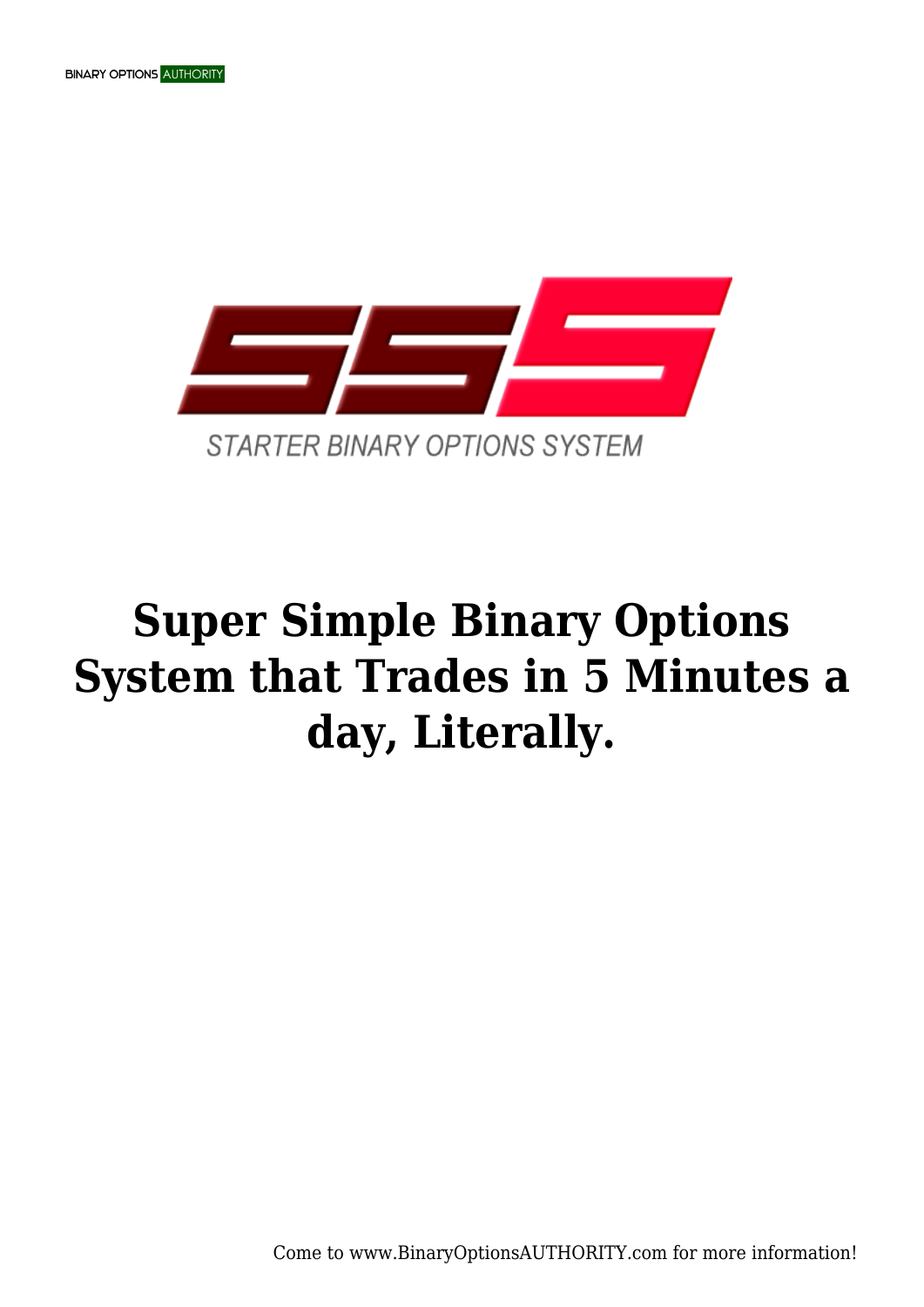A nifty new 5 minute binary options system that allows you to come into the market for USA open time and EURO open time, place your trade usually and usually be done within 5 minutes

Add SS5 Binary Options System to your arsenal and have an extra opportunity to make money from the binary options markets. Plus you can use the core strategy of this system to experiment with other time frames and other binary options expirations.



Check out the systems results below. Results are based on taking every trade.

For those of you looking for something simple but highly accurate then SS5 is a good addition to your binary options trading arsenal.

- Honed into open times of markets for the sake of trading extra momentum thereby giving you and edge
- Can be applied to other times as you find fit
- 5 minutes of trading and that's it.
- This system was designed to be ultra simple but you can take the strategy of this system and build upon it into something more robust if so inspired.
- Near 80% winning systems results as seen below

Sometimes we just get awfully complicated for no really good reason. Sometimes just a simple system will do some folks very well. You don't have to trade the markets all day. What if you can do a little knick-knack trade ever day and potentially average at a profit?

Ultimately what counts in trading is the ability to NET out a profit. If you can trade a solid trading setup that has the ability solidly net out a profit so, with revenues minus costs then you have the ability to make money in trading. The secret to making large amounts of money over time it is to have this solid way of trading and then simply grow your trading position size as your account grows. That's really it. Most complicate things way too much which is why they probably don't succeed.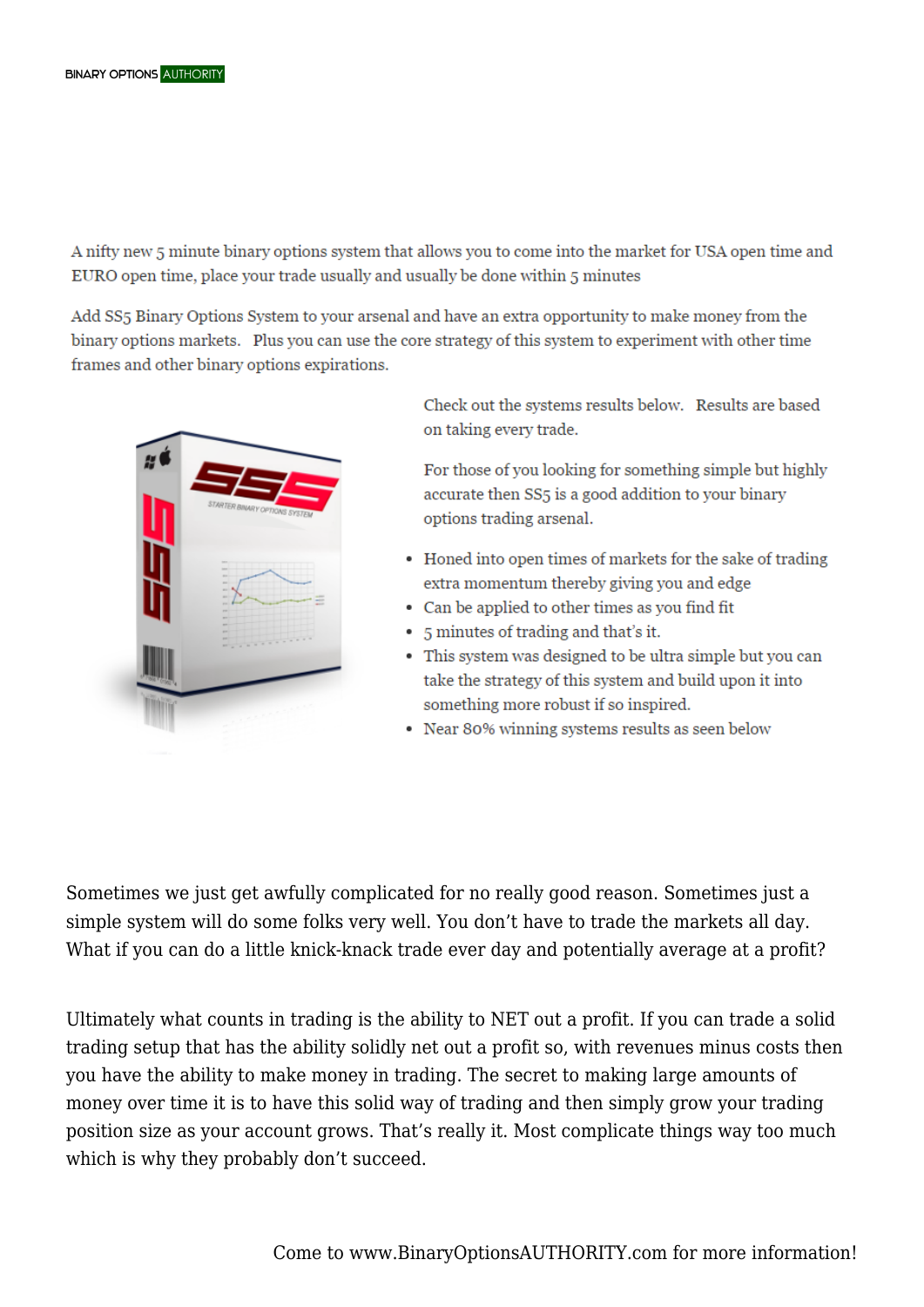Here's a performance simple below the system. The results are based on the entry rules. This is what you would be buying when you get this course which will teach you the system.

EURUSD W

W W W W W L W W L W W W W L L W W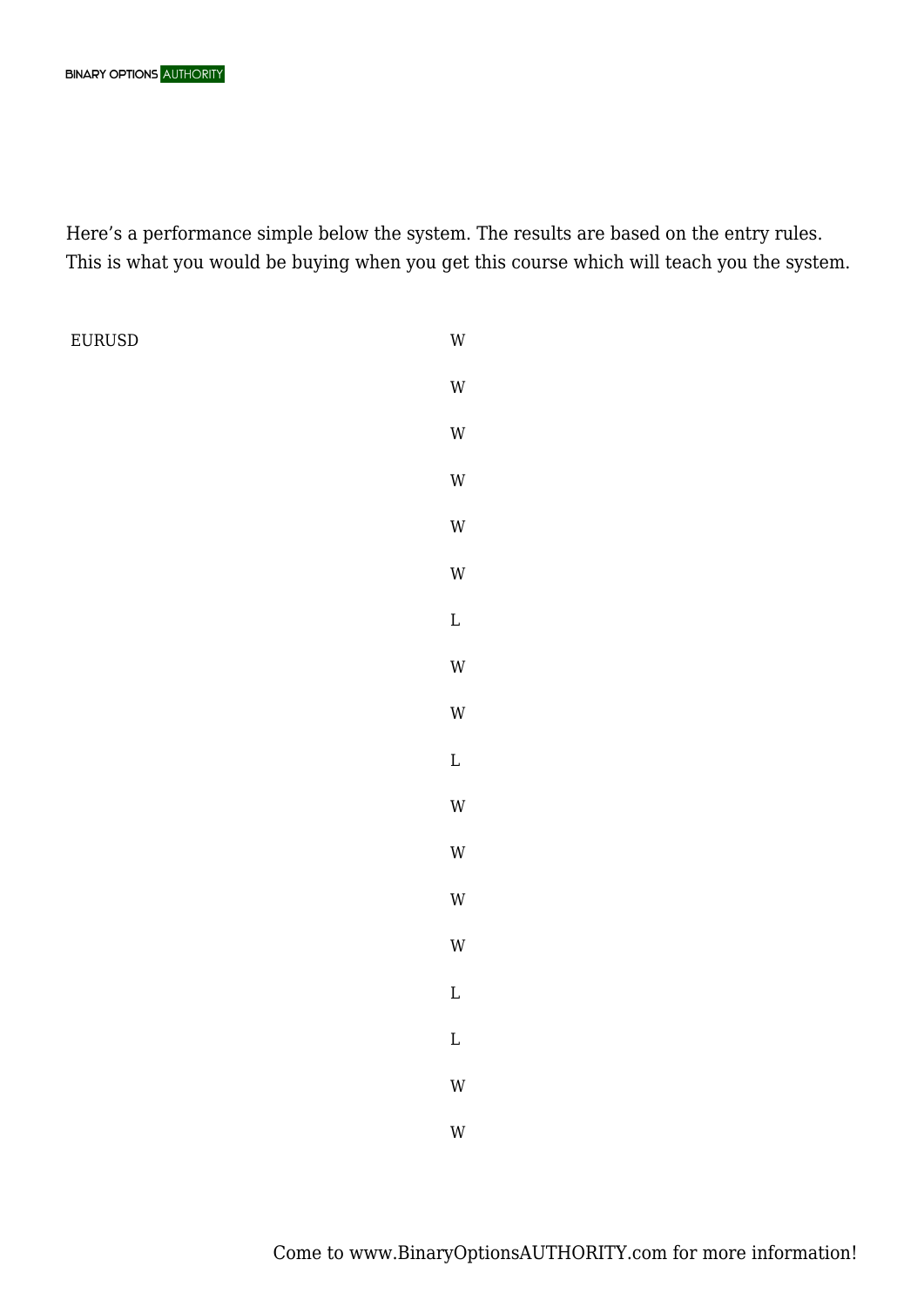

W W W W L W W W L W W W W W L W W W

31-Oct W

L